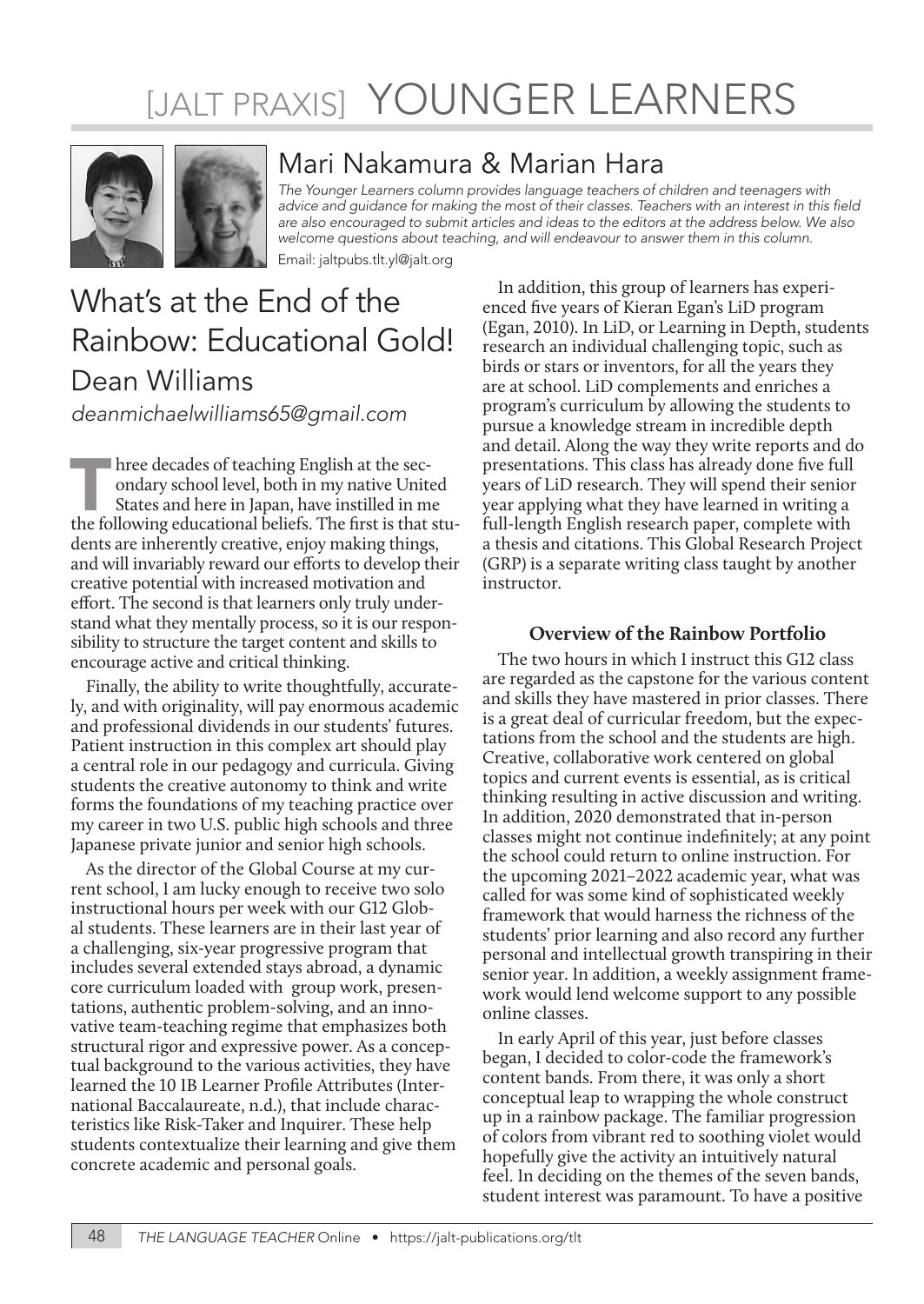impact, the Portfolio project needed to be done all year, and to maintain their motivation, the students needed to perceive every band's topic as personally relevant to them.

The result is the Rainbow Portfolio; the seven-band framework that I introduced to my classes in mid-April. The instructions can be seen in Figure 1. The activity is submitted weekly on Google Docs. For full marks, the students must write at least a paragraph for each of the seven bands. As long as their entries correspond to the theme for that particular band, they are free to write on any topic they choose.

#### **Figure 1**

| Themes                                                      | <b>Instructions</b>                                                                                                                                                                                                                                              |  |
|-------------------------------------------------------------|------------------------------------------------------------------------------------------------------------------------------------------------------------------------------------------------------------------------------------------------------------------|--|
| Red:<br>Lifetalk                                            | Talk about the events, people, moods,<br>etc. that you found most memorable<br>and meaningful this week.                                                                                                                                                         |  |
| Orange:<br>My<br>Learning                                   | Choose the parts of your learning, in<br>school or out, that you found most<br>interesting, important, or challenging.                                                                                                                                           |  |
| Yellow:<br><b>Books</b><br>& Arts<br>Playlist               | List the books, stories, music, per-<br>formers, movies, TV/streaming<br>episodes you enjoyed this week and<br>might enjoy talking/writing about.                                                                                                                |  |
| Green:<br>Deep<br><b>Questions</b><br>& Big<br><b>Ideas</b> | From school or anywhere else, choose<br>one Deep Question and/or Big Idea<br>that you find intriguing and can dis-<br>cuss and/or write about.                                                                                                                   |  |
| Blue: The<br>World<br>This<br>Week                          | List at least one headline from an ar-<br>ticle you read and want to discuss. Be<br>prepared to summarize and evaluate<br>the significance of the article.                                                                                                       |  |
| Indigo: $A$<br>Yearlong<br>Thought                          | Think of a topic, e.g., gender equality,<br>that you are really interested in and<br>think you could discuss the entire<br>year. Your LiD topic is one option,<br>but you are free to research another<br>subject.                                               |  |
| Violet:<br>Lifelong<br>Learning                             | How satisfied are you with how you<br>studied and learned this week? Feel<br>free to use the IB Learner Profile Attri-<br>butes: Inquirer, Open-minded, Knowl-<br>edgeable, Caring, Reflective, Commu-<br>nicator, Thinker, Risk-taker, Principled,<br>Balanced. |  |

*The Rainbow Portfolio: Standard Version* 

#### **An Example Portfolio, Class Applications and Assessment**

In Figure 2, we can see a student's entries for the week of April 26 to May 2. One of the primary purposes of the Portfolio was to generate topics for class discussion.

#### **Figure 2**

*A Student's Sample Entries*

| Rainbow Portfolio: Standard Version |  |  |
|-------------------------------------|--|--|
|-------------------------------------|--|--|

*Week of: April 26~May 2* 

| Red    | Lifetalk                                | Online classes started. Though<br>I don't have to commute to<br>school, I am still tired of Zoom<br>because I often cannot attend<br>classes smoothly. Also, the<br>amount of time I can take class-<br>es is definitely reduced.                                                           |
|--------|-----------------------------------------|---------------------------------------------------------------------------------------------------------------------------------------------------------------------------------------------------------------------------------------------------------------------------------------------|
| Orange | My<br>Learning                          | From a book called How to<br>Make Hope, I learned that it is<br>important not to be afraid of<br>wasting efforts. Tiring things<br>which seem useless perhaps will<br>help you in the future.                                                                                               |
| Yellow | <b>Books</b><br>and Arts<br>Playlist    | <b>Books - Prisoners of Geography</b><br>by Tim Marshall<br>Movies - 'Seven Year Itch' and<br>'Quo Vadis'<br>In calligraphy class - We are<br>making a hanko.                                                                                                                               |
| Green  | Deep<br>Ques-<br>tions and<br>Big Ideas | DQ: What is the identity of<br>Japan?<br>BI: Scientific evidence is what<br>we believe the most.                                                                                                                                                                                            |
| Blue   | The<br>World<br>This<br>Week            | "Menthol Cigarettes, Flavored<br>Cigars Face Ban in United<br>States" by Reuters<br>They are considering measures<br>for the American people's health,<br>but I wonder what will happen<br>to the sellers of those cigarettes.                                                              |
| Indigo | А<br>Yearlong<br>Thought                | About international relations, I<br>worry about Japanese producers<br>after RCEP came into being. The<br>Japanese government says they<br>enforce duties on foreign rice, sug-<br>ar, dairy products, beef, pork and<br>wheat, but I want it to protect<br>other Japanese products as well. |

ARTICLES

**ARTICLES**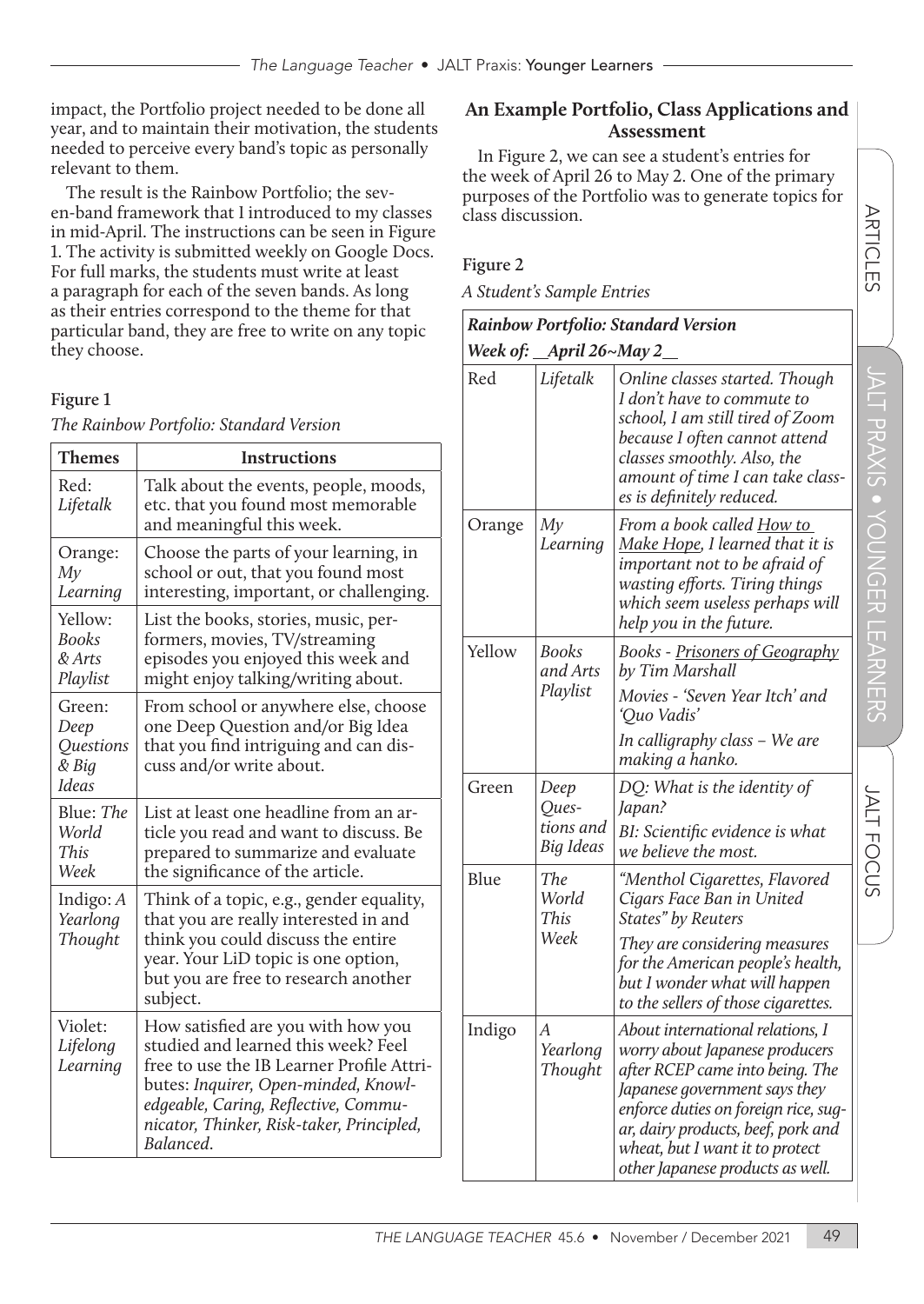| Violet | Lifelong  | I was able to memorize both        |
|--------|-----------|------------------------------------|
|        | Learn-    | English and classical Japanese     |
|        | $ing$ (IB | vocabulary this week. Next week,   |
|        | Learner   | I don't think I will study as hard |
|        | Profile)  | as I do now in order to enjoy      |
|        |           | GW. I want to balance both         |
|        |           | studying and enjoying myself.      |

Of the seven categories, the Arts, Deep Questions and News bands are the most appropriate for class sharing, so we have focused on those in class. Once the class got into the habit of doing the activity, carrying out pair and group discussions has become far easier. Although the students had acquired some facility with discussions through their experience in junior high, they still required a fair amount of motivation, maintenance, and detailed coaching. This was especially true for shyer or less motivated students who had difficulty speaking up in class. The sheer range of interesting topics generated by the Portfolio, and the fact that the learners are choosing their own Deep Questions, news articles, and so on has greatly enhanced students' general motivation to discuss topics and the level of discourse in the class has risen as a result.

In a typical class, the students work on an unrelated project designing their own business. Then the last quarter of the lesson shifts to Portfolio-based group discussions. To take one example, a group of students discussed the Deep Question, "What is a good life?" After an intense conversation, they recorded all of their answers. Being close to family and friends, satisfaction with daily life, achieving life goals, making others happy and searching for one's reason for living were among the impressive responses. To complete the cycle, the students were asked to summarize the discussion in writing and give their final opinion on the topic. In this way, the Portfolio has become a kind of educational onestop-shop, taking the class from quick writing based on individually-selected topics, to discussion and back to deeper, more analytical writing.

#### **Assessment and Feedback**

Students' time and energy resources are limited, and we teachers should always be aware of this fact. The Portfolio demands a fair amount of critical thinking and creativity, and for the activity to have meaning, my students need to do it every week. I developed a simple, two-pronged assessment and incentive strategy, which consists of allotting nearly half of the course points for the Portfolio, (and informing them of this fact) and using the Google Classroom comments function to give them

descriptive feedback. The comments show the students I am fully engaging with their entries and not just checking them. Formal assessment is based on weekly completion, on doing all seven bands and on the overall quality of the writing and the ideas.

#### **Developing Different Versions of the Portfolio**

We had online classes for several weeks in May, and the Portfolio proved an invaluable aid in maintaining weekly productivity and keeping up the students' motivation. My ongoing observation informed me that discussions centered on the Books and Arts Playlist were a favorite with the students. The students took advantage of their devices' multimedia capabilities on Zoom to play snippets of the songs, TV shows, movies, and anime they were recommending to their friends. Their Playlist choices ranged from classic movies to documentaries to hard rock albums and the latest Murakami Haruki novel.

The students' obvious enthusiasm for the arts band, and the unexpectedly wide range of their selections, led to the idea of a fine-art-focused Portfolio. For such a version to be truly educational, the students would have to learn more about visual art that they were not familiar with. I gave them a simple art catalog with all the major Western art periods (Asian art to be handled in the next term) and their approximate dates. In groups, they had to find a representative work for each period or style, along with its date of composition, artist, and title. (One student later apologized for failing to find the painter of a Lascaux cave painting!) I then taught them how to do a basic art review in which they would describe the work, its context, and then assess its aesthetic worth. The catalog was then used as a resource for the actual Portfolio. The final necessary ingredient was a suitable descriptor for each color band. These were derived by categorizing paintings, sculptures, as well as films, and finding terms that seemed sufficiently evocative and intuitive. Respectively, the band descriptors are On the Edge, Exciting, Sunny, Balanced, Melancholy, and Deep. The violet band, Reflections and Connections, serves as a synthesizing space for finding links between and reflecting on the other six entries. The students did the first Arts Portfolio collaboratively. The time spent looking at art to make the catalog and working together to create the first Arts Portfolio has given them the ability to categorize aesthetic works, which was one of the goals of this version. The students went through the same process to learn how to integrate unfamiliar genres of music (such as jazz and gospel) and fine art photography into the Portfolio. In class, we have followed the same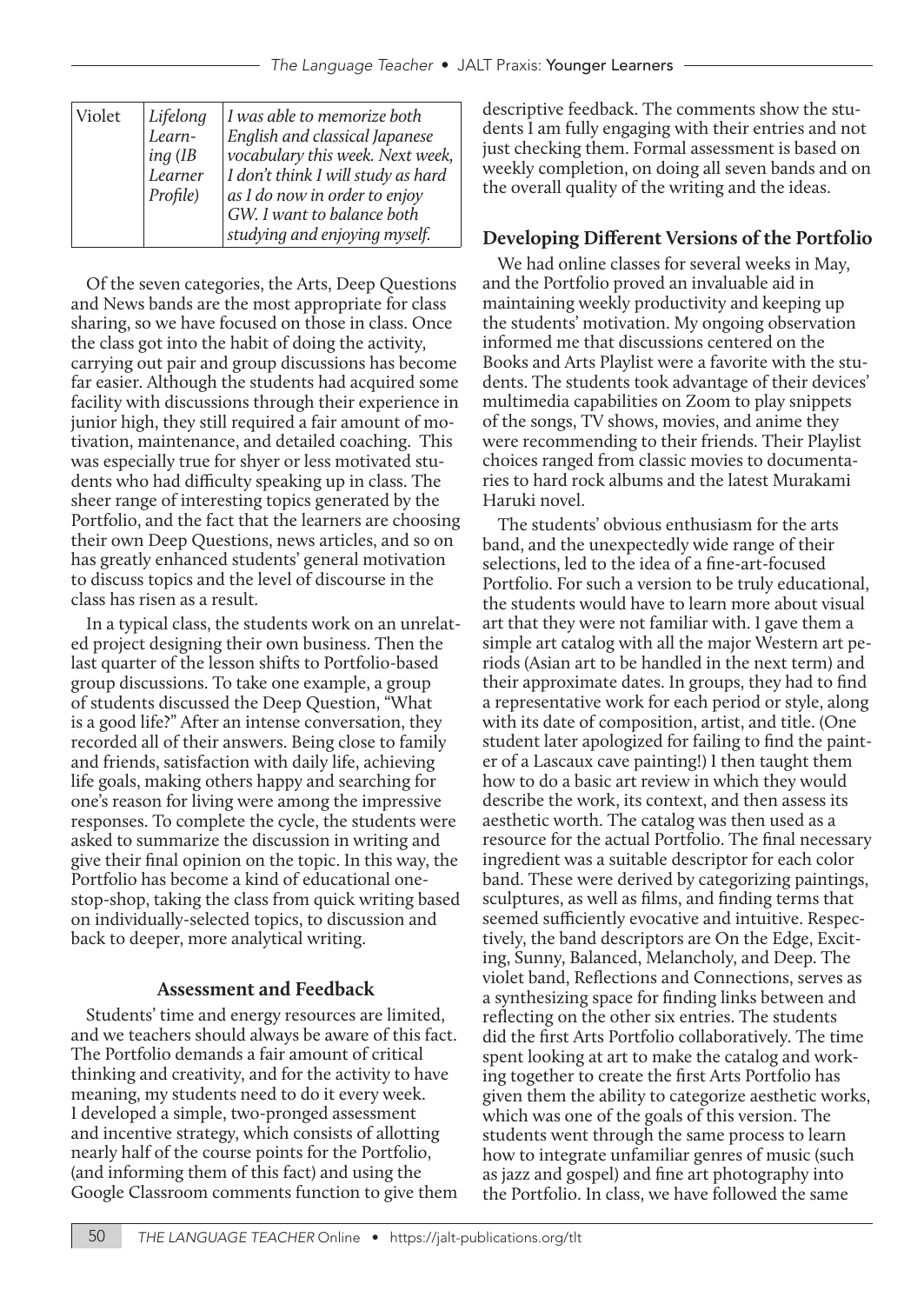discussion procedures as for the standard Portfolio, with similarly positive results. The arts version can be seen in Figure 3 (available online).

Just before our summer break, we revisited news and global issues. These students have been trained to read English news online since G10, but the Portfolio construct allows us to delve more deeply into current events. To explore a full range of news stories in a given week, the categories must be comprehensive. From red to blue respectively, the areas covered are International News and Politics, Business, Society and Culture, Environment and Health, and Technology and Science. The indigo band, The Infosphere, is of special interest. Its goal is to promote students' media literacy. Students need to understand the various types of information resources that exist in print and online, and to what extent they can be trusted as valid sources of information and ideas. We went through several sample entries in class to ensure the students understood how to do this band. Finally, as with the other Portfolio versions, the violet band is reserved for synthesizing, reflecting on, and connecting the information and ideas in the other six bands. The news version can also be seen in Figure 4 (available online).

It should be noted that each new version was incorporated into the Standard Portfolio once the students had demonstrated they had understood the new version. For example, the students did one week of the Arts Portfolio collaboratively in mid-May, and then the next week the art descriptors for each band were folded into their respective bands for the standard version. Students had the choice in the red band to do Lifetalk or On the Edge, and so on. This process was continued in a roughly two-week cycle for every successive version. The virtues of these hybrid versions are increased student autonomy and motivation. Some students enjoy writing about the arts, while others wish to explore news topics more thoroughly, and for some the standard version has enough variety to keep them going.

#### **Reflections and Advice**

The acid test of whether this activity is worth continuing is the opinions of the students which have been overwhelmingly positive. Interestingly, the responses to an end-of-term survey showed diverse rationales. Some focused on how it improves the learning process: "I could remember what I learned, what I did, and what I thought by writing the Portfolio. It has had a big effect on my learning… I can remember my learning, good memories with my friends, and also my mistakes. And it helps me organize my thinking." Others appreciated

the inclusion of the arts: "My favorite part was the Books and Arts, because in my daily life I didn't have any opportunity to think about the arts. But, because of this section, every week I was able to touch the arts, including music, books and movies, and think about them deeply." And other students have come to see it as an aid to self-discovery: "Before doing this Portfolio, I had never thought about my life deeply or about what was happening in the weeks. Now, I can give feedback from the weeks to myself. So, I can improve my bad sides and continue my good sides." One student summed it up nicely: "It became a kind of super diary of my week."

This is a creative, critical thinking, and writing activity, so it's difficult to assess quantitatively. In general, from its launch in mid-April, the quality of the students' entries has consistently exceeded my expectations. The Lifetalk entries have been funny and candid, the My Learning comments—perceptive, the Books and Arts Playlist selections—eclectic, the Deep Questions—thoughtful, the World This Week analyses—informative, the Yearlong Thought opinions have demonstrated genuine intellectual progress, and the Lifelong Learning comments have been honest and optimistic.

In terms of meaningful communication and peer learning, the activity has unlimited potential. Each of the bands can be the springboard for partner or group sharing, and the variety of content and the different versions led to wide-ranging discussions in which the students genuinely feel they are learning from each other. For example, the students show interest not only in what their friends choose to write about in the Arts Portfolio, but also their rationale for categorizing the works as they do. After a session in which they shared their photography entries, one student wrote, "It's very interesting to think about why she put this scary woman's photo in the green Calm band. I felt that every person has different impressions of art. Moreover, she put some details in her comments to explain this photograph, so I learned something new."

For teachers who are interested in adapting the Portfolio for their own uses, here are a few ideas. First, having an array of color-coded bands is more important than having exactly seven bands. If five is enough for your purposes, red, orange, yellow, green, and blue would be sufficient. Next, if you are going the adjective route, the terms should be intuitive to you and explainable to the students. For nouns and conceptual categories, such as in the News Portfolio, the match of category and hue is not as essential. The construct is highly flexible. A professional acquaintance who works at a local university took the concept, switched around one

**JALT FOCUS** 

ARTICLES

**ARTICLES**